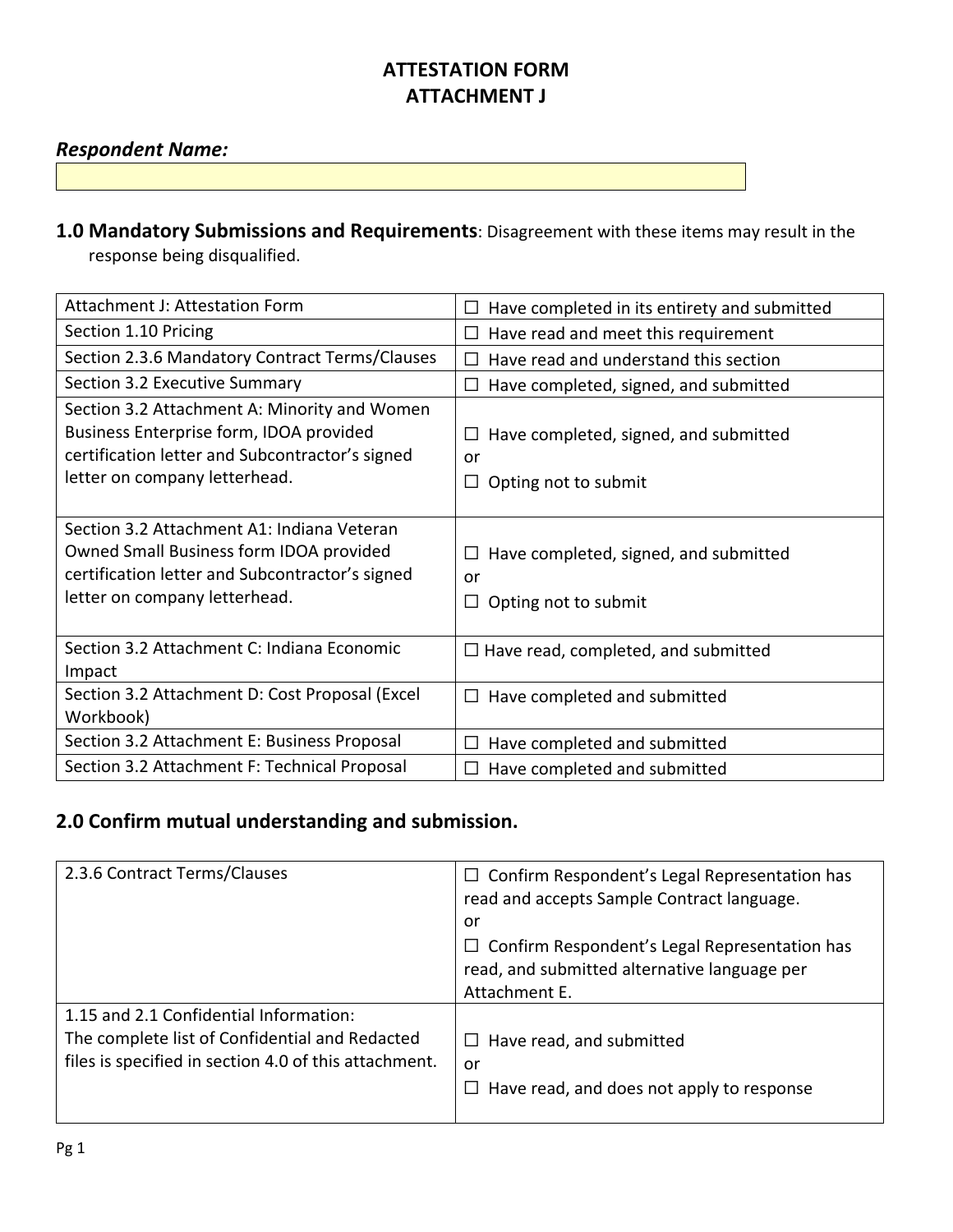| 2.2.1 Agreement with Requirements listed in<br>Section One of RFP                                         | $\Box$ Have read, and agree                                                                                                                                   |
|-----------------------------------------------------------------------------------------------------------|---------------------------------------------------------------------------------------------------------------------------------------------------------------|
| 2.2.2 Ability and Desire to Supply the Required<br><b>Products or Services</b>                            | $\Box$ Have read, and agree                                                                                                                                   |
| 2.3.10 Subcontractors<br>(additional subcontractors/those not submitted in<br>Attachment A/Attachment A1) | $\Box$ Have read, agree, listed subcontractors in 5.0 of<br>this attachment and submitted documents<br>or<br>$\Box$ Have read, and does not apply to response |

#### **3.0 Claim clarification**

| 2.7 Buy Indiana Initiative/Indiana Company | $\Box$ YES claiming                            |
|--------------------------------------------|------------------------------------------------|
|                                            | or                                             |
|                                            | NO, not claiming                               |
| 2.7 Buy Indiana Initiative/Indiana Company | $\Box$ System generated notification submitted |
|                                            | or                                             |
|                                            | Status Letter on company letterhead submitted  |

#### **4.0 Confidential / Redacted File: confirm submission if applicable**

More rows may be inserted if necessary

Responses must include the following required information:

- List all documents or sections of documents, for which statutory exemption to APRA;
- Specify which statutory exception of APRA applies for each document or section of the document;
- Provide a description explaining how the statutory exception to the APRA applies for each document or section of the document; and
- Provide a separate redacted or confidential, whichever is applicable, version of the document. File name should use the following format:
	- o (insert rfp #)\_(insert Att letter)\_CONFIDENTIAL
	- o (insert rfp #)\_(insert Att letter)\_REDACTED
- More rows may be inserted if necessary

| <b>Filename</b> | <b>Document</b><br><b>Section</b> | <b>Document</b><br>Page # | <b>Statutory exception</b><br>reference | <b>Rationale for application</b><br>of the statute | <b>Submitted</b> |
|-----------------|-----------------------------------|---------------------------|-----------------------------------------|----------------------------------------------------|------------------|
|                 |                                   |                           |                                         |                                                    |                  |
|                 |                                   |                           |                                         |                                                    |                  |
|                 |                                   |                           |                                         |                                                    |                  |
|                 |                                   |                           |                                         |                                                    |                  |
|                 |                                   |                           |                                         |                                                    |                  |